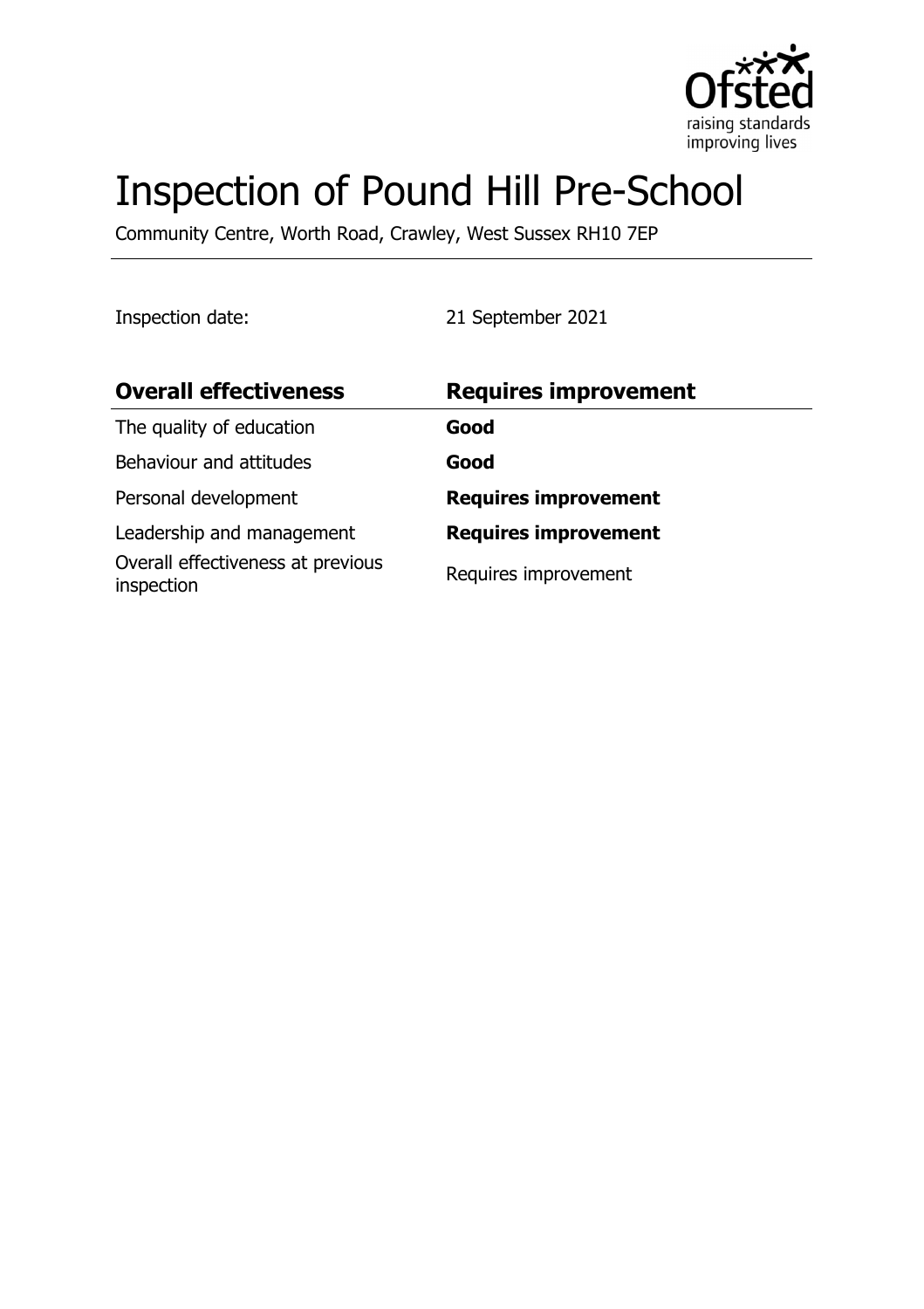

# **What is it like to attend this early years setting?**

## **The provision requires improvement**

Although there are some weaknesses in leadership and management, children eagerly wait at the pre-school entrance to start their day. They are happy, settle quickly and choose where to play in the well-planned learning environment. Staff have high expectations of all children, including those with special educational needs and/or disabilities and those who speak English as an additional language.

Children enjoy listening to their favourite stories in different languages and excitedly recall what comes next. Children are beginning to learn that stories have a beginning, middle and end and are developing early literacy skills. Occasionally, during group times, children become distracted and lose focus on what is being taught.

Children are becoming independent in their self-care routines. Overall, children behave well and respect their environment, however, they do not receive consistent support to develop an understanding of why rules are in place. Children learn to balance on beams and use binoculars to explore the world around them. They excitedly point out aircraft as they fly overhead and engage in discussions with staff about where they are going.

## **What does the early years setting do well and what does it need to do better?**

- $\blacksquare$  The manager has implemented changes that have had a positive impact on the quality of education. She has also developed the procedures for recording safeguarding concerns and incidents, to make sure records are secure and organised effectively.
- $\blacksquare$  The manager offers staff support, coaching and supervision to develop their practice. Staff complete regular training to continually improve teaching practices. However, the provider has failed to fulfil her roles and responsibilities to ensure that the manager receives the required support. Furthermore, she has not notified Ofsted of changes to committee members, in order to complete the relevant checks. This is a breach of legal requirements and may have an impact on children's safety and well-being. However, committee members are not left unsupervised with children.
- Staff understand how children learn and develop. They gather detailed information about children before they start and use assessment to review where children are in their learning. Staff have a good understanding of child development and sequence the curriculum well. They work well with parents and target additional funding for children successfully, to help close any gaps in their learning.
- $\blacksquare$  Staff provide opportunities for children to persevere in developing new skills. For example, staff demonstrate how to hold scissors safety and children proudly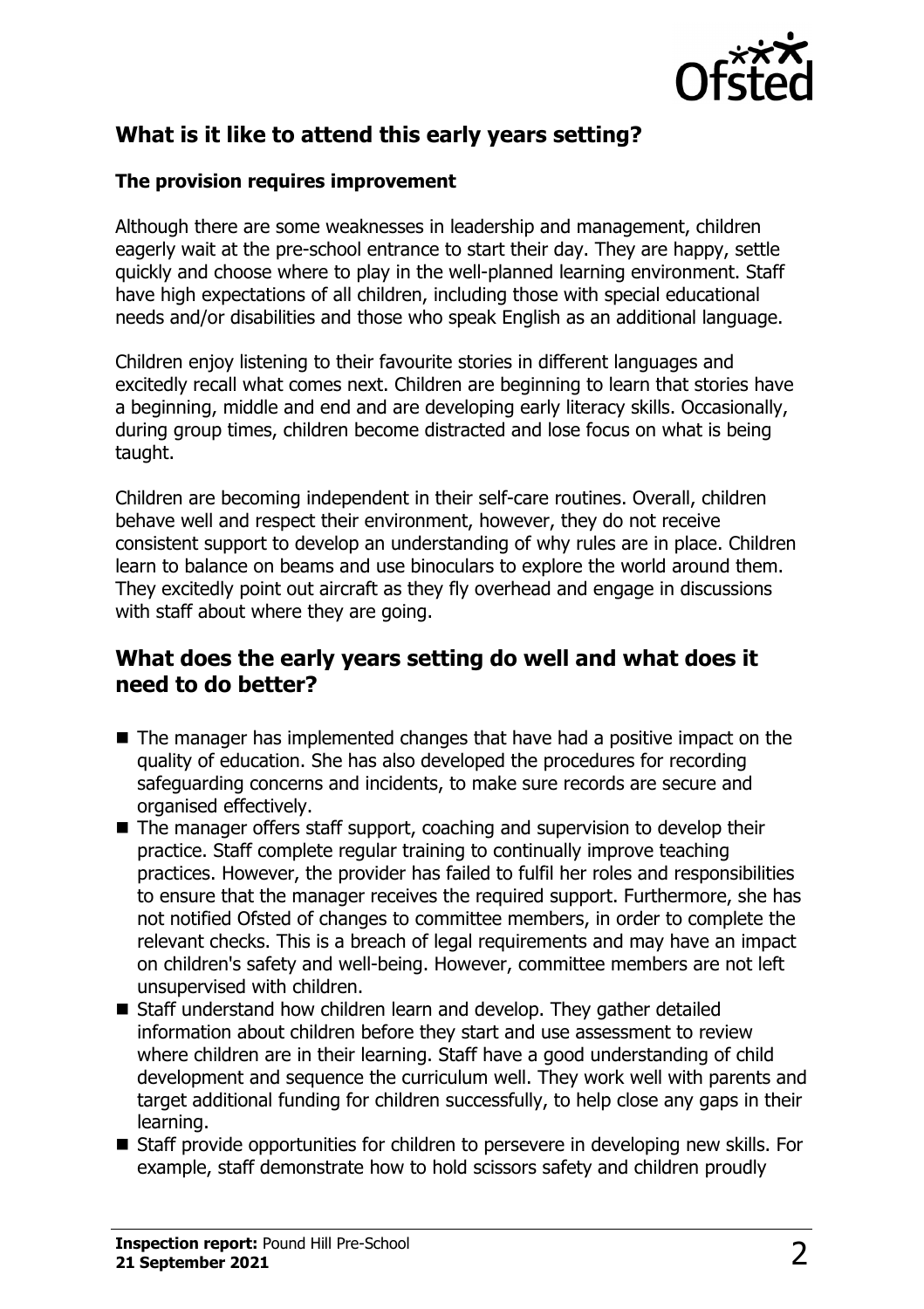

show staff they can use the scissors independently. They quickly gain the skills and knowledge needed to prepare for the next stage in their education, including school.

- $\blacksquare$  The outdoor space supports the intentions for the curriculum well. The environment provides plenty of opportunities for children to develop language and communication skills. Children use the pegs to hang clothing on a washing line and staff introduce words, such as 'squeeze' and 'pinch', to develop children's vocabulary.
- $\blacksquare$  Children enjoy exploring the mud kitchen as they develop friendships with their peers. They use their imagination to develop their play and express their ideas confidently. For example, as they add leaves to the mud, children ask, 'can you look after my stew and stir it while I get some more ingredients?'. Children develop a positive sense of themselves.
- $\blacksquare$  Staff do not fully consider the organisation of group times to meet the learning needs of all children. For example, some activities involving large groups of children are not effective in keeping every child engaged.
- For the most part staff, are consistent in their approach to behaviour management. However, at times, staff do not consistently provide children with a clear explanation of why these rules are in place. The lack of explanation does not support children's understanding of the impact their behaviour could have on others.

## **Safeguarding**

The arrangements for safeguarding are effective.

The manager takes the lead for safeguarding. She has a secure knowledge of her roles and responsibilities to offer advice and support for staff. She ensures that staff are suitable to work with children through robust recruitment and induction processes. Staff have a good understating of safeguarding matters and how to protect children who may be at risk from extreme behaviour or views. They work closely with other agencies to meet the needs of all children. Staff deploy themselves effectively to ensure children are well supervised. They complete regular risk assessments to minimise or reduce any risks to children.

## **What does the setting need to do to improve?**

#### **To meet the requirements of the early years foundation stage and Childcare Register the provider must:**

| $- - - - - -$<br>puc |
|----------------------|
|                      |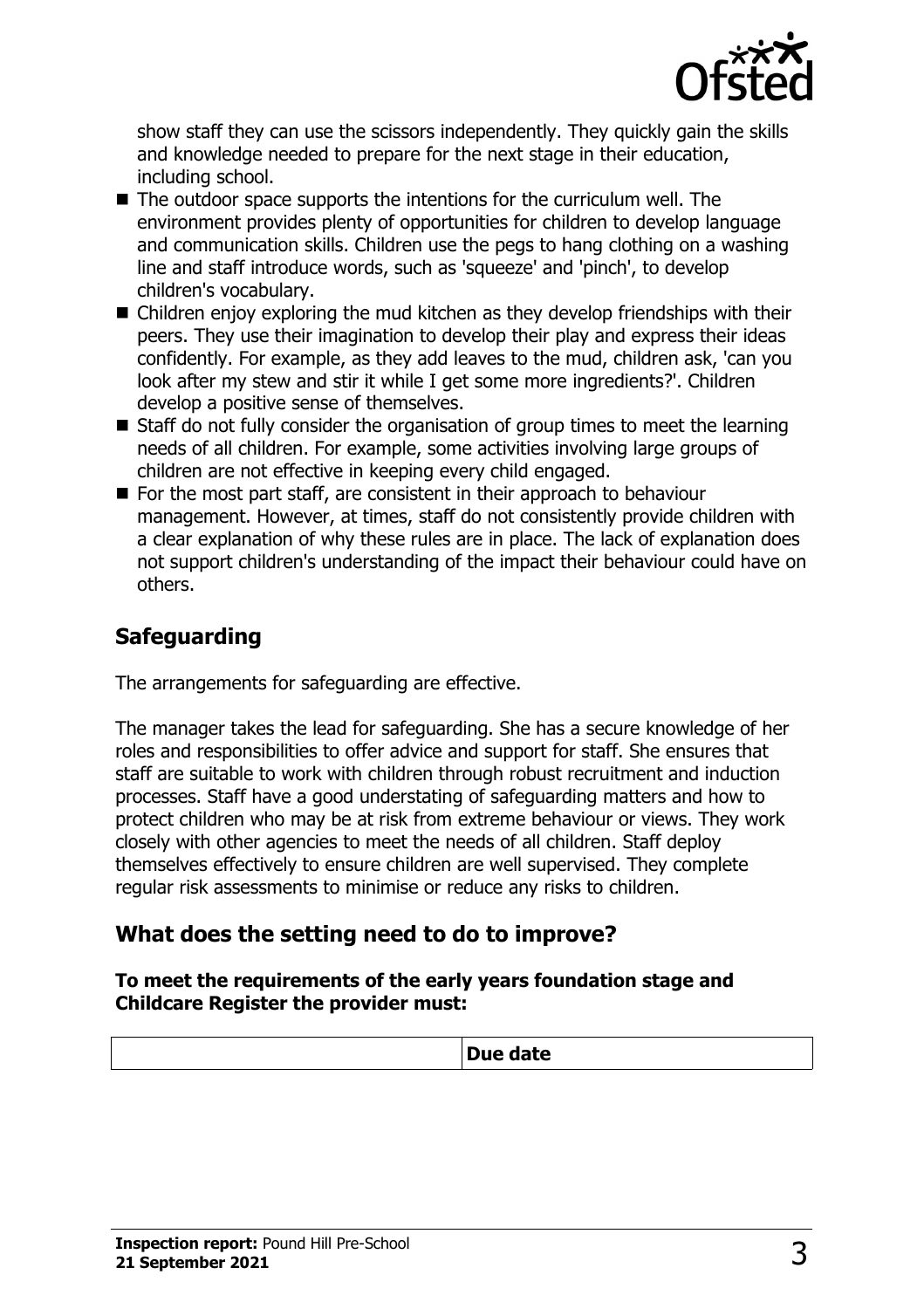

| ensure that appropriate arrangements     | 29/10/2021 |
|------------------------------------------|------------|
| are in place for the management          |            |
| committee to understand their roles and  |            |
| responsibilities, including providing    |            |
| support and supervision to the manager   |            |
| and when to make notifications to Ofsted |            |
| of any changes.                          |            |
|                                          |            |

#### **To further improve the quality of the early years provision, the provider should:**

- support staff to help children develop a greater understanding of behavioural expectations
- $\blacksquare$  review group times to consistently plan for all children's learning needs.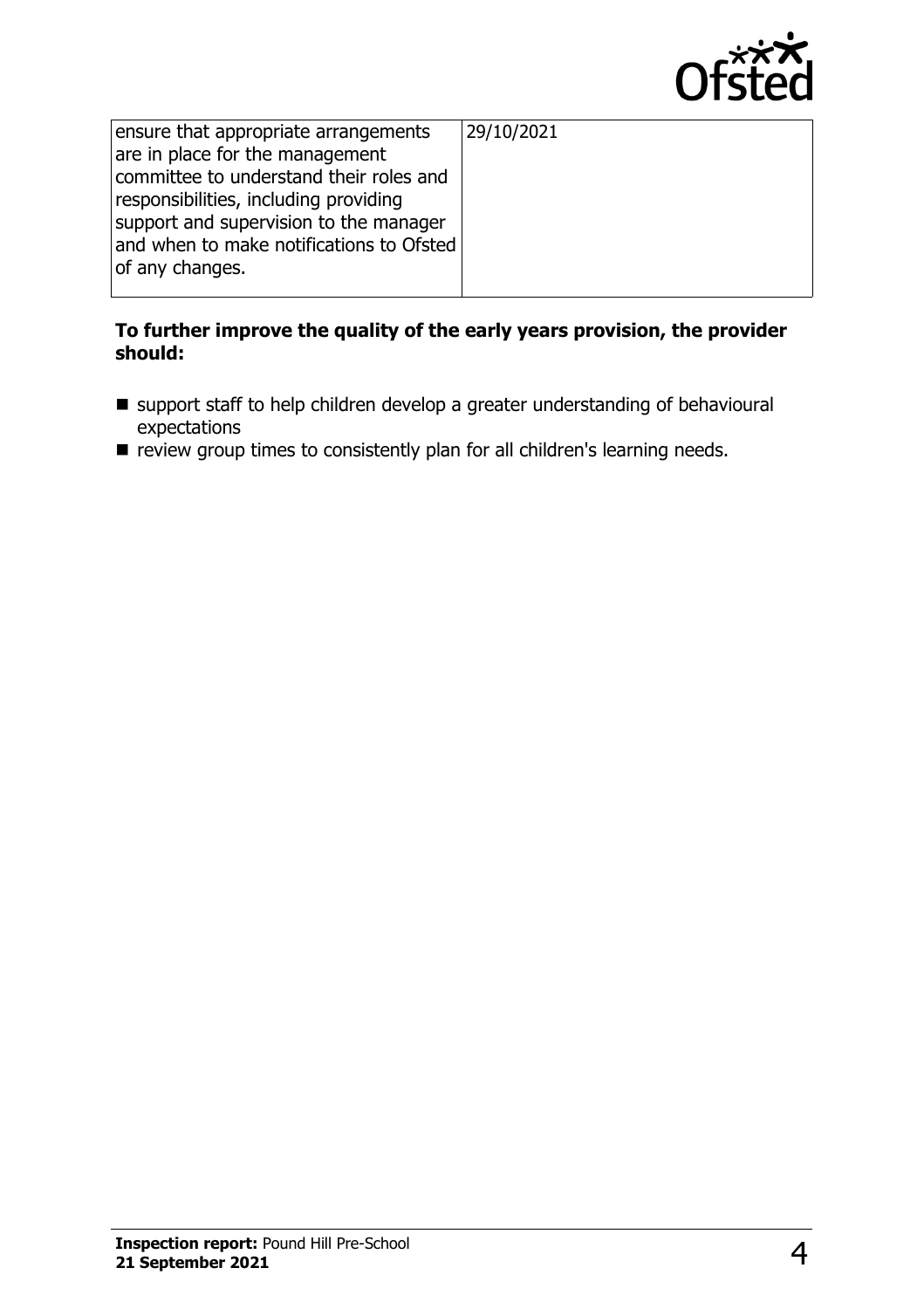

| <b>Setting details</b>                         |                                                                                      |
|------------------------------------------------|--------------------------------------------------------------------------------------|
| Unique reference number                        | 113660                                                                               |
| Local authority                                | <b>West Sussex</b>                                                                   |
| <b>Inspection number</b>                       | 10132163                                                                             |
| <b>Type of provision</b>                       | Childcare on non-domestic premises                                                   |
| <b>Registers</b>                               | Early Years Register, Compulsory Childcare<br>Register, Voluntary Childcare Register |
| Day care type                                  | Sessional day care                                                                   |
| Age range of children at time of<br>inspection | 2 to $4$                                                                             |
| <b>Total number of places</b>                  | 45                                                                                   |
| Number of children on roll                     | 50                                                                                   |
| Name of registered person                      | Pound Hill Pre-School Committee                                                      |
| Registered person unique<br>reference number   | RP906601                                                                             |
| <b>Telephone number</b>                        | 07765245933                                                                          |
| Date of previous inspection                    | 19 November 2019                                                                     |

## **Information about this early years setting**

Pound Hill Pre-School registered in 1989. It is situated in the Pound Hill Community Centre in Crawley, West Sussex. The pre-school is open on Monday to Friday from 8.30am to 2.30pm, during term time only. A team of 12 staff work with the children, 10 of whom hold appropriate early years qualifications. The manager is qualified to degree level. The pre-school accepts funding for the provision of free early education for children aged two, three and four years.

## **Information about this inspection**

**Inspector** Lisa Parker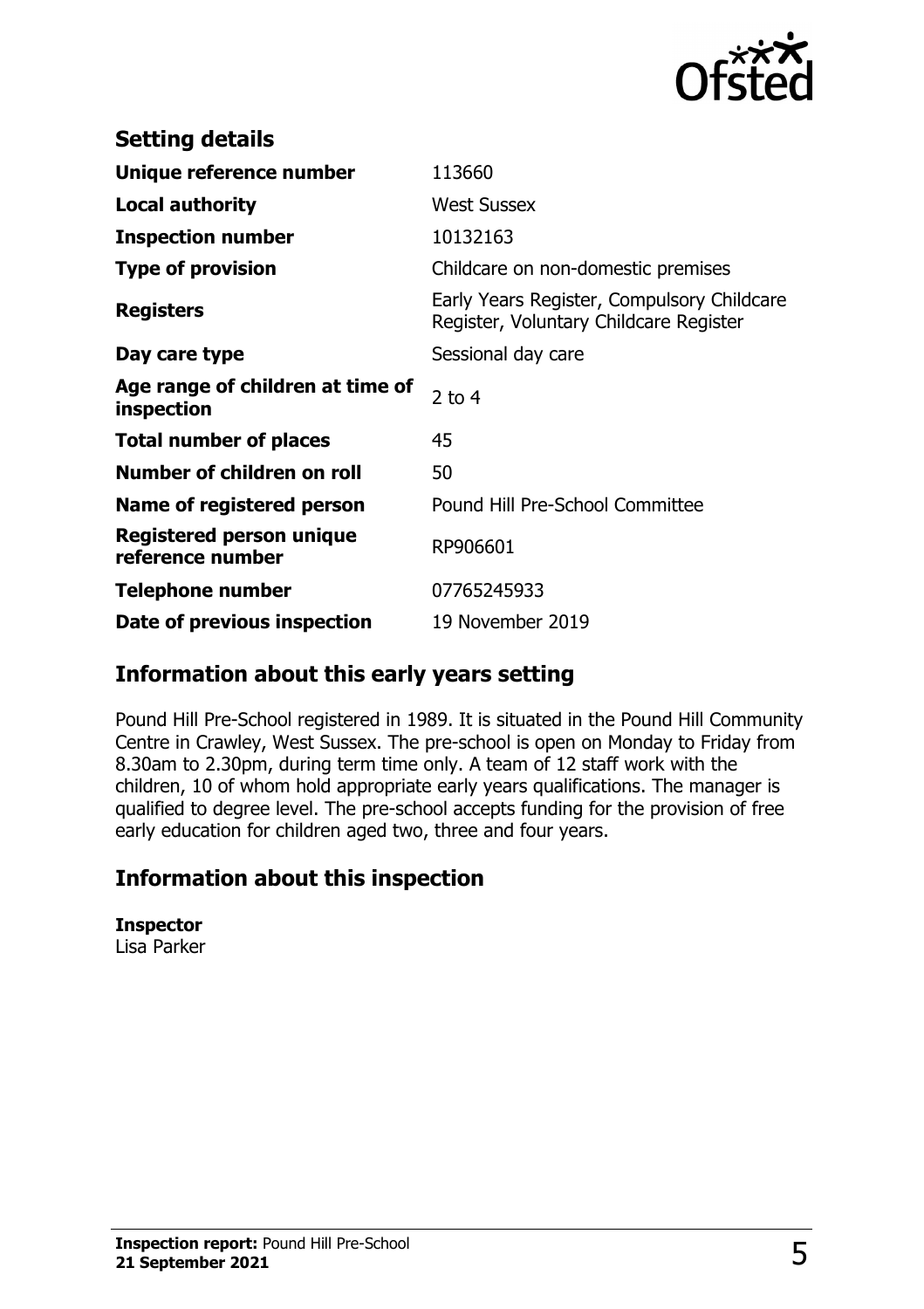

## **Inspection activities**

- $\blacksquare$  This was the first routine inspection the setting received since the COVID-19 (coronavirus) pandemic began. The inspector discussed the impact of the pandemic with the setting and has taken that into account in their evaluation of the setting.
- $\blacksquare$  The manager explained the pre-school curriculum during a learning walk with the inspector.
- $\blacksquare$  The manager and the inspector completed a joint observation of an activity together and discussed the quality of teaching and learning afterwards.
- $\blacksquare$  The inspector held discussions with the manager and staff at appropriate times throughout the inspection.
- $\blacksquare$  The inspector spoke to several parents during the inspection and took account of their views.
- $\blacksquare$  The inspector looked at relevant documentation and reviewed evidence of the suitability of staff working in the pre-school.

We carried out this inspection under sections 49 and 50 of the Childcare Act 2006 on the quality and standards of provision that is registered on the Early Years Register. The registered person must ensure that this provision complies with the statutory framework for children's learning, development and care, known as the early years foundation stage.

If you are not happy with the inspection or the report, you can [complain to Ofsted](http://www.gov.uk/complain-ofsted-report).